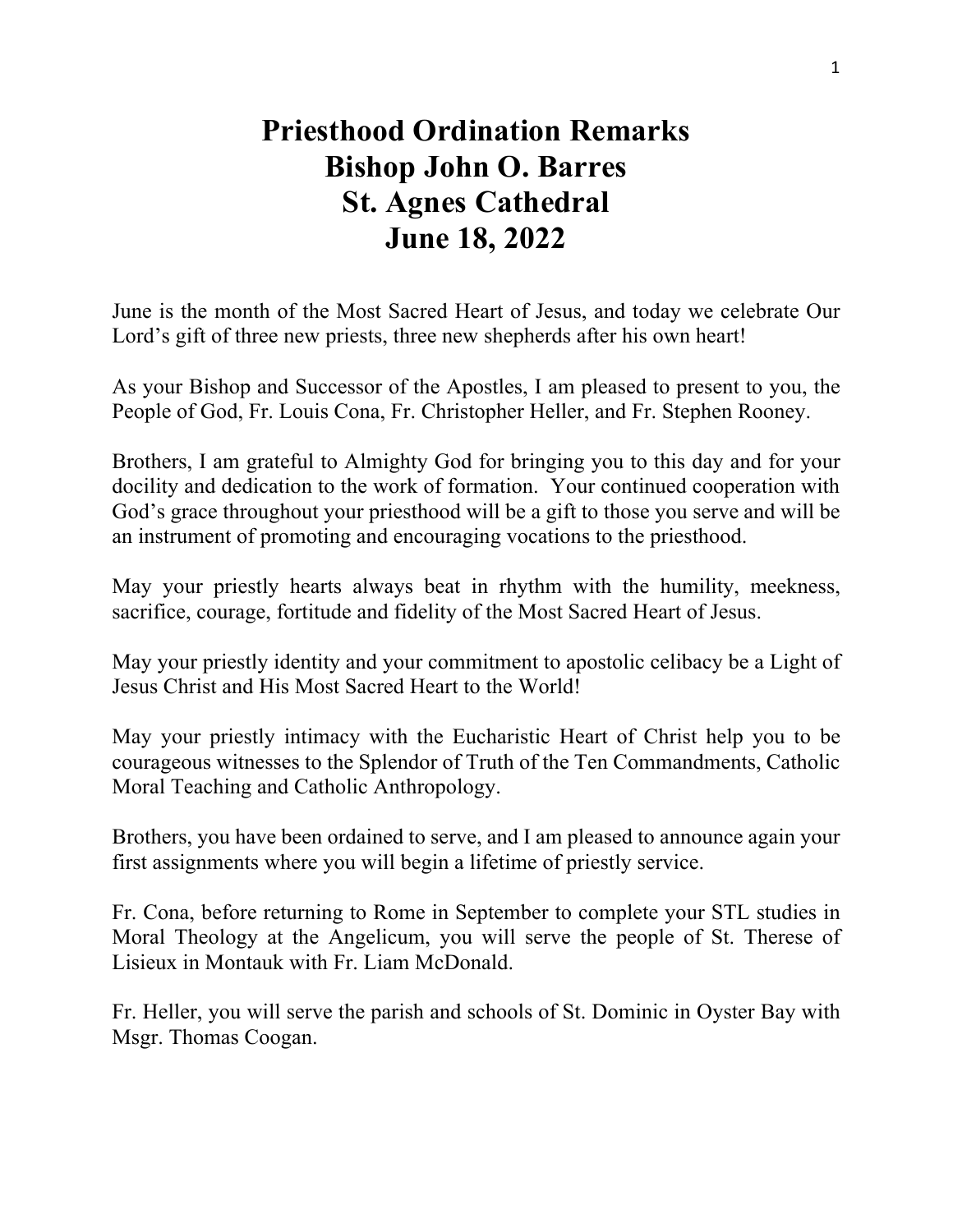And Fr. Rooney, you will serve the parish and school of Notre Dame in New Hyde Park with Fr. John McCartney.

Brothers, today you are surrounded by much love and affection. Allow me to express my deep gratitude to your families, who formed you into the men you have become.

I thank the rectors and the faculties of St. Joseph's Seminary, the Pontifical North American College, and Cathedral Seminary Residence for their fine work of preparing you for the priesthood.

Our Vocation Directors, Fr. Sean Magaldi and Fr. Joe Fitzgerald, assisted you and helped to shepherd you throughout your seminary years.

My gratitude goes to them and to all the bishops, pastors, priests, deacons, religious and parishioners who walked with you in your pastoral assignments. Their holy example, pastoral charity and artistry will remain with you throughout your priesthood.

Finally, I thank Bishop William Murphy for the encouragement and model he has given you over the years.

Fr. Jean-Jacques Olier, the Founder of the Sulpicians, once said: "The heart of the priest must be as large as the Church."

Bishop Murphy, you have always taught us that a missionary love for the global universal Catholic Church makes us more effective evangelizers in our local Church here on Long Island. What a joy it is to celebrate this day with you!

I am grateful for the presence of Mr. George Weigel, the great biographer of Pope St. John Paul II and a true Champion of the Catholic Priesthood. He has supported and inspired popes, cardinals, bishops, priests and seminarians and rejoices, as do we all, on ordination days.

Fr. Rooney, Fr. Cona and Fr. Heller, today you experienced an ontological change that connects you with priests throughout the world. Remember especially the priests in Ukraine and Poland who are shepherding refugees and living the Church's mission of mercy. Remember those bishops and priests who minister to families in Uvalde, Texas. They are our brothers and witnesses of the Lord's love for his people. Pray for them and imitate their example as you begin to serve the people of God.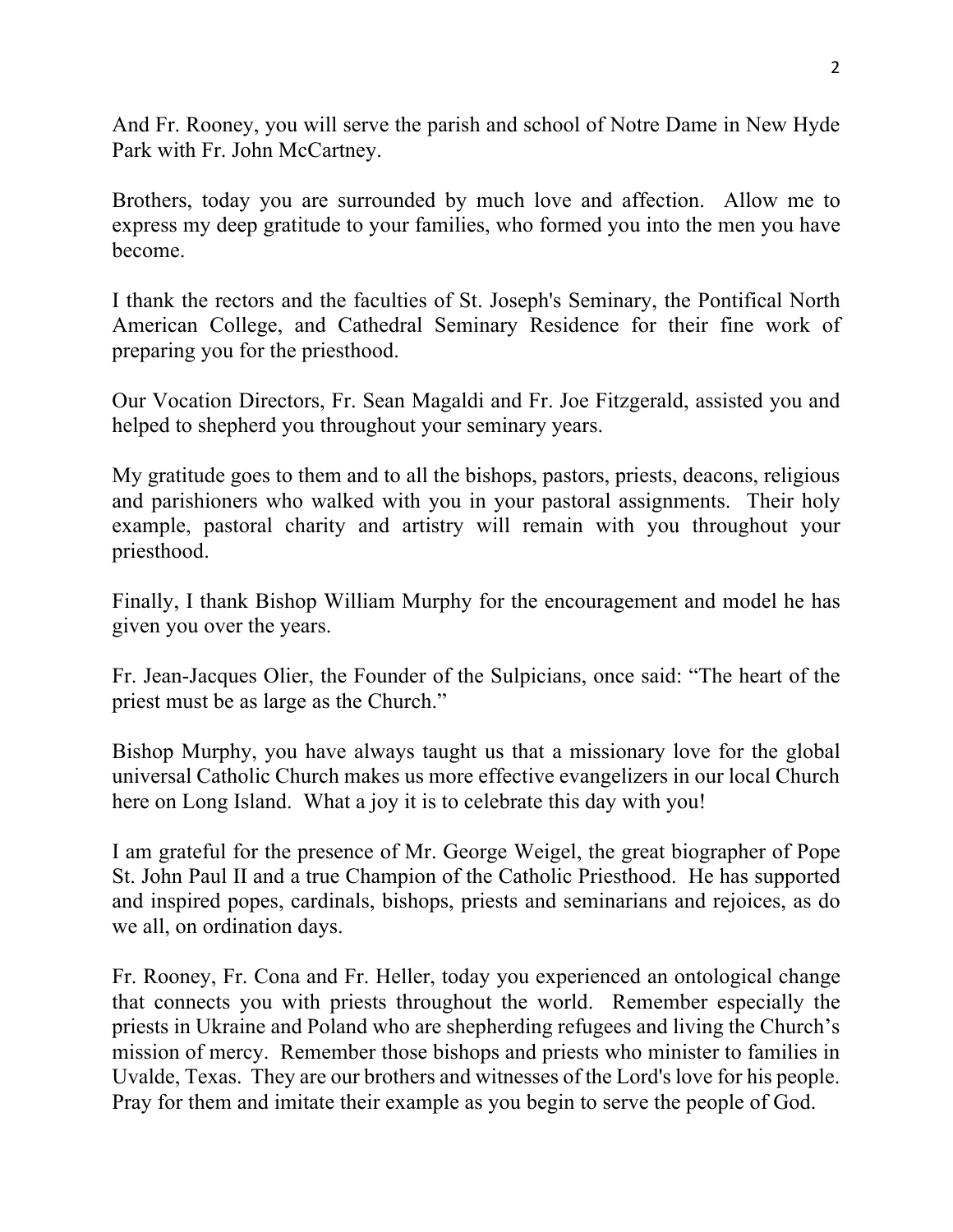Each of you brings your gifts and talents to this ministry.

Fr. Cona studied at Georgetown University with the Jesuit philosopher, Fr. James Schall, SJ. In this Year of St. Ignatius of Loyola, the founder of the Society of Jesus, Fr. Cona wrote an article on Fr. John Courtney Murray, SJ whose thought and writing had a significant impact on the Second Vatican Council's *Declaration on Religious Liberty* (*Dignitatis Humanae*). Fr. Cona, your commitment to studying and living the relationship between Spiritual Theology and Moral Theology, daily prayer and daily moral action, will continue to prepare you well to be a wise and thoughtful parish priest with a pastoral heart.

Fr. Heller, a graduate of Chaminade High School and The Catholic University of America, wrote his MA thesis on Pope Benedict XVI's teaching on the relationship between Revelation and Ecclesial Communion. Fr. Heller, your zeal for the Scriptures and Systematic Theology, your love for the Catholic liturgy and the people you serve will be an instrument of Communion and Mission at St. Dominic's parish and schools and all the parishes you serve in the future.

Fr. Rooney, a graduate of Holy Trinity High School, entered formation at the Cathedral Seminary Residence in Douglaston immediately after high school and has given himself enthusiastically and joyfully to preparation over these last nine years. Recently, he wrote his MA thesis on the Catholic parish's mission to form missionary disciples. Fr. Rooney, we look forward to you using your contemplative energy to be a creative evangelizer at Notre Dame parish.

One of the Twelve Promises of the Sacred Heart to Sr. Margaret Mary Alacoque (1647-1690) is the Tenth Promise: "I will give to priests the gift of touching the most hardened hearts."

As new priests of the Divine Mercy and the Sacred Heart of Jesus, as newly ordained priests who are both humble penitents and about to be compassionate confessors, I want to thank you for the gentle, humble and merciful ways that the Holy Spirit will touch and lead you to touch the most hardened hearts.

All of us will be calling on this gift and this promise as we engage ever more deeply in the Eucharistic Revival the Holy Spirit is calling us to in the Eucharistic Heart of Jesus.